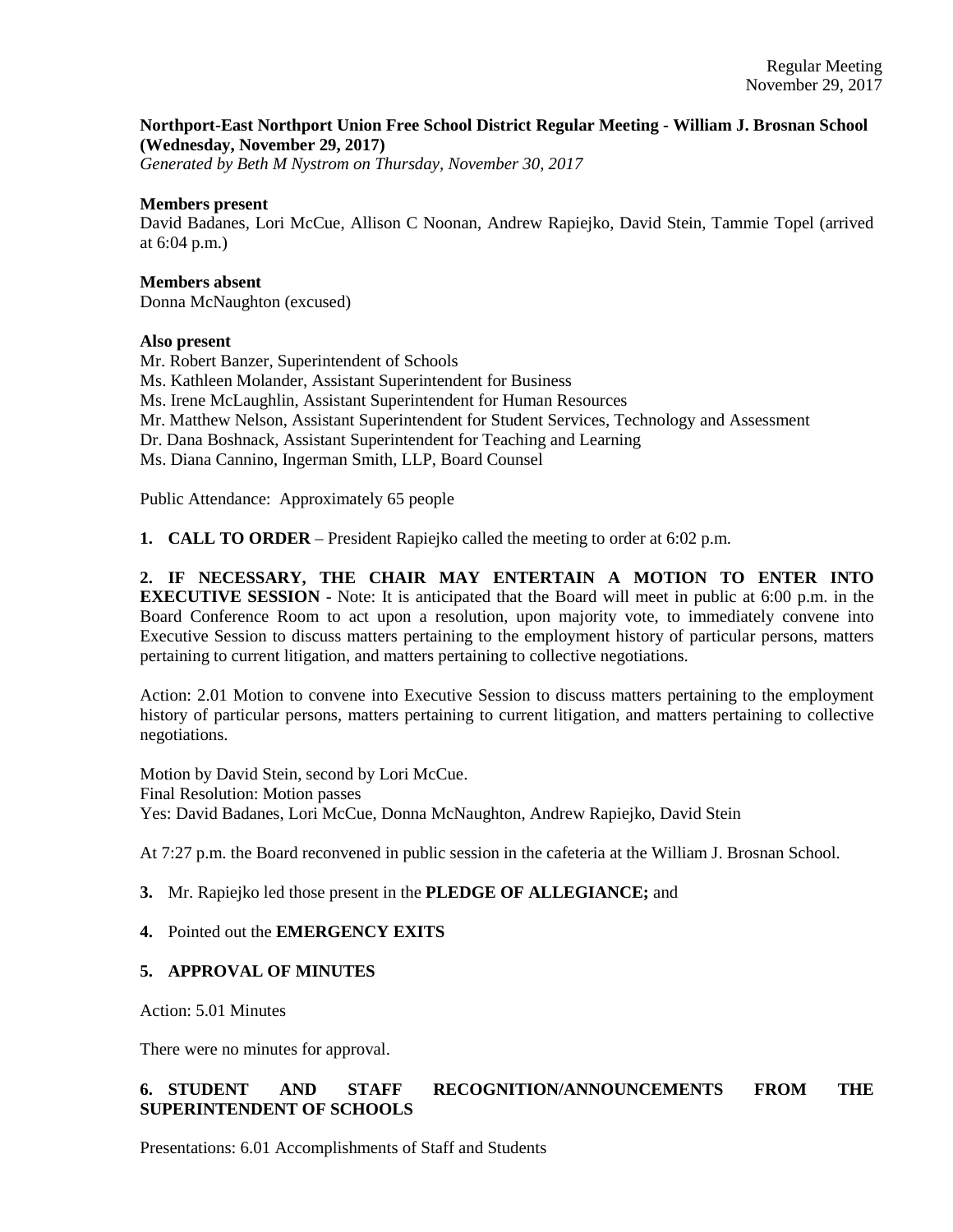6.01.1 Mr. Mark Dantuono, District Director of Health, Physical Education & Athletics, introduced the 2017 Suffolk County Champion Northport Girls Varsity Soccer Team:

Aiji Gipp, Head Coach; Kevin McGinn, Assistant Coach

Nina Kezys, Isabelle Karman, Isabel Yeomans, Olivia Carner, Paige Leonard, Victoria Colatosti, Emily McNelis, Elizabeth Starin, Kerin (Eilish) Donnino, Erica Lynch, Haylee Kuprianchik, Madelyn (Maddy) Wasilus, Lili Buscareno, Nina Macagnone, Elizabeth Cianciotti, Biley Piper, Dana Schoeps, Summer Nolan, Catherine (Cat) Schilling, Jillian Preston, Juliana Conforti, Caeley Gruhn, Brooke Matura, Alexa Ramonetti, Emily Zeblisky, Emma Havrilla, Iris Savocchi

President Rapiejko and Superintendent Banzer congratulated the team on their accomplishments and presented them with commendations from the Board.

Information: 6.02 Upcoming Meetings

President Rapiejko reviewed the upcoming meetings of December  $14<sup>th</sup>$ , January  $11<sup>th</sup>$  and January  $25<sup>th</sup>$ .

Superintendent Banzer stated that there was a lot of work done throughout the district by students and staff to raise food donations.

Mr. Banzer stated that there will be training on Monday throughout the buildings with staff on Tools for Schools. The baseline data sampling is continuing at Northport Middle School. Currently they are working on carbon monoxide monitoring which started last evening and will run throughout the next two days. Data will be collected, analyzed and shared with the Board and community. Mr. Banzer stated that he is touching base with appropriate government agencies and will be reporting to the community once the information is received.

**7. COMMUNICATIONS** - Please Note: This is the opportunity for persons who had written letters to the Board to speak to the Board regarding the issues raised in their communications. Speakers are asked to keep their comments brief, and to speak no longer than 5 minutes.

There were no communications requiring Board action.

**8. PUBLIC COMMENT/PARTICIPATION** - Please Note: Community members are invited to share their questions, comments, or concerns with the School Board. When speaking, citizens should state their name and address for the record and limit their presentation to 5 minutes. Where possible, the Board will answer factual questions immediately. A written response may be provided when information is not available. If a response would involve discussion of Board Policy or decisions which might be of interest to citizens not present at the meeting, the Board may place the item on a future meeting agenda.

| <b>Name</b>            | Comment                                                                                                                                                                                                                                                              |
|------------------------|----------------------------------------------------------------------------------------------------------------------------------------------------------------------------------------------------------------------------------------------------------------------|
| Paul Darrigo<br>Parent | Stated that in last week's Observer he saw the change in the configuration of the<br>baseballs fields at the high school. Mr. Darrigo stated there are three baseball<br>teams with 60 players and it is critical that the high school has two fields to play<br>on. |

Mr. Banzer asked Mr. Darrigo to call his office to discuss his concerns.

Lauren Briggs Stated that she is concerned about the benzene levels at Northport Middle School.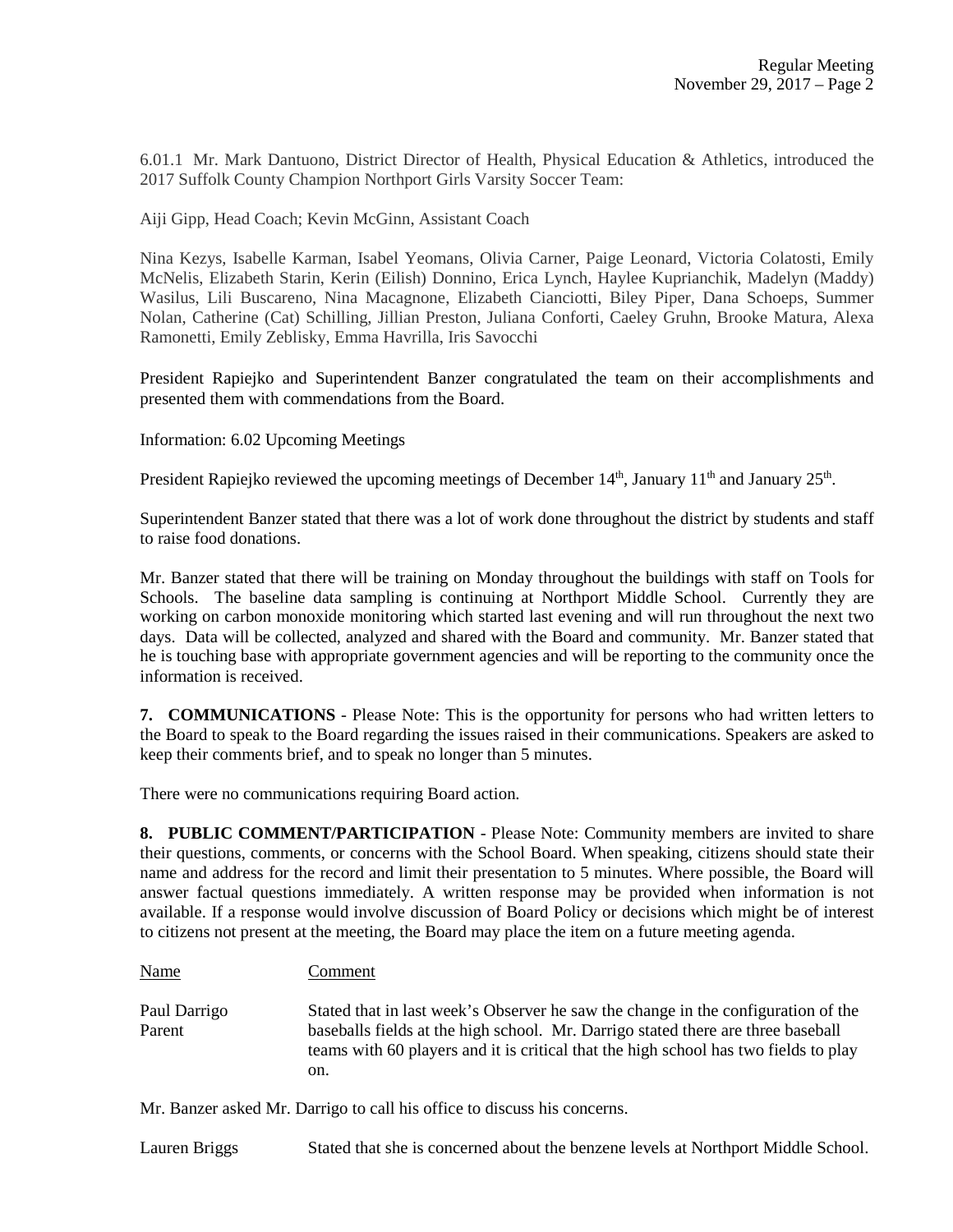| Parent                                                        | Her daughter was diagnosed 5 years ago with aplastic anemia which can be<br>caused by benzene. Ms. Briggs stated that every day her daughter would come<br>home with headaches and feeling nauseous. Ms. Briggs stated that she believes<br>there is a problem at Northport Middle School.                                                                                           |
|---------------------------------------------------------------|--------------------------------------------------------------------------------------------------------------------------------------------------------------------------------------------------------------------------------------------------------------------------------------------------------------------------------------------------------------------------------------|
| Alexa Valentino<br>Student                                    | Stated that she has classes in G-wing and she continuously has headaches and<br>feels nauseous. Ms. Valentino said that when she heard about the chemicals<br>found at the middle school she did not feel safe and stated that as soon as the<br>problems are fixed she will feel safe again.                                                                                        |
| <b>Bethany Watts</b><br>Parent                                | Stated that her daughter is a special needs student at Northport Middle School and<br>she has been coming home complaining about headaches. The only thing that<br>came to light was an elevated carbon monoxide level. Ms. Watts stated that<br>benzene and carbon monoxide come from buses and the buses should be moved to<br>yards that are located away from the middle school. |
| Melissa Stratigos<br>on behalf her daughter<br>Leah Stratigos | Stated that her daughter was in K-74 last year and the majority of the year she had<br>headaches and was nauseous. She has most classes in G-wing this year and she<br>often smells fumes and the noise from the buses is distracting. Ms. Stratigos<br>asked that the bus depot be moved immediately.                                                                               |

### **9. SPECIAL REPORTS**

Presentations: 9.01 Special Education Presentation

Mr. Matt Nelson, Assistant Superintendent for Student Services, Technology and Assessment, Ms. Christina Pulaski, Director of Special Education, Ms. Allyson Giaimo, District Chairperson of Secondary Special Education, and Ms. Karrie Krueger, District Chairperson for Elementary Special Education presented on the Special Education Program.

The continuum of services includes the regular class program, regular class program with related services, consultant teacher, resource room, special class, integrated co-teaching special day school and residential. The extended school year program is provided for thirty days in July and August to those students eligible for twelve month special services/ programs in order to prevent substantial regression. The current programs for the 2017-2018 school year are Related Services (Speech Language, OT, PT, Counseling, Vision Therapy, Teacher of the Deaf, Specialized Reading Services, Parent Training, etc.) in all buildings. Consultant Teacher Services Direct in all buildings. Support for School Personnel (OT Consult, PT Consult, Speech Consult, Behavior Consult, Assistive Technology Consult, etc.) in all buildings. Resource Room (daily or alternating days) in all buildings. Integrated Co-Teaching in Dickinson Avenue School and Northport High School. Special Class Programs in all buildings. The Special Class Programs including 15:1:1 academic subjects (sections), 12:1:1 Science and Social Studies (sections), 12:1:1 ELA and/or Math (sections), 12:1:1, 12:1:2, 8:1:2 and 6:1:4.

Data regarding Special Education Classification Rates, Special Education Classification Rates Public and Nonpublic Enrollment, Percent of Students with Disabilities in Least Restrictive Environment, and Select District Comparison 2015-2016 was reviewed.

Staff are participating in professional development activities to improve LRE and to ensure the continuous growth of SWD including CSE/CPSE chairperson training, running effective CPSE/SCE meetings, developing measurable goals, test access and accommodations for SWD, writing behavioral assessments and behavior intervention plans, understanding the implementation of integrated co-teaching model, and strategies for struggling English Language Learners.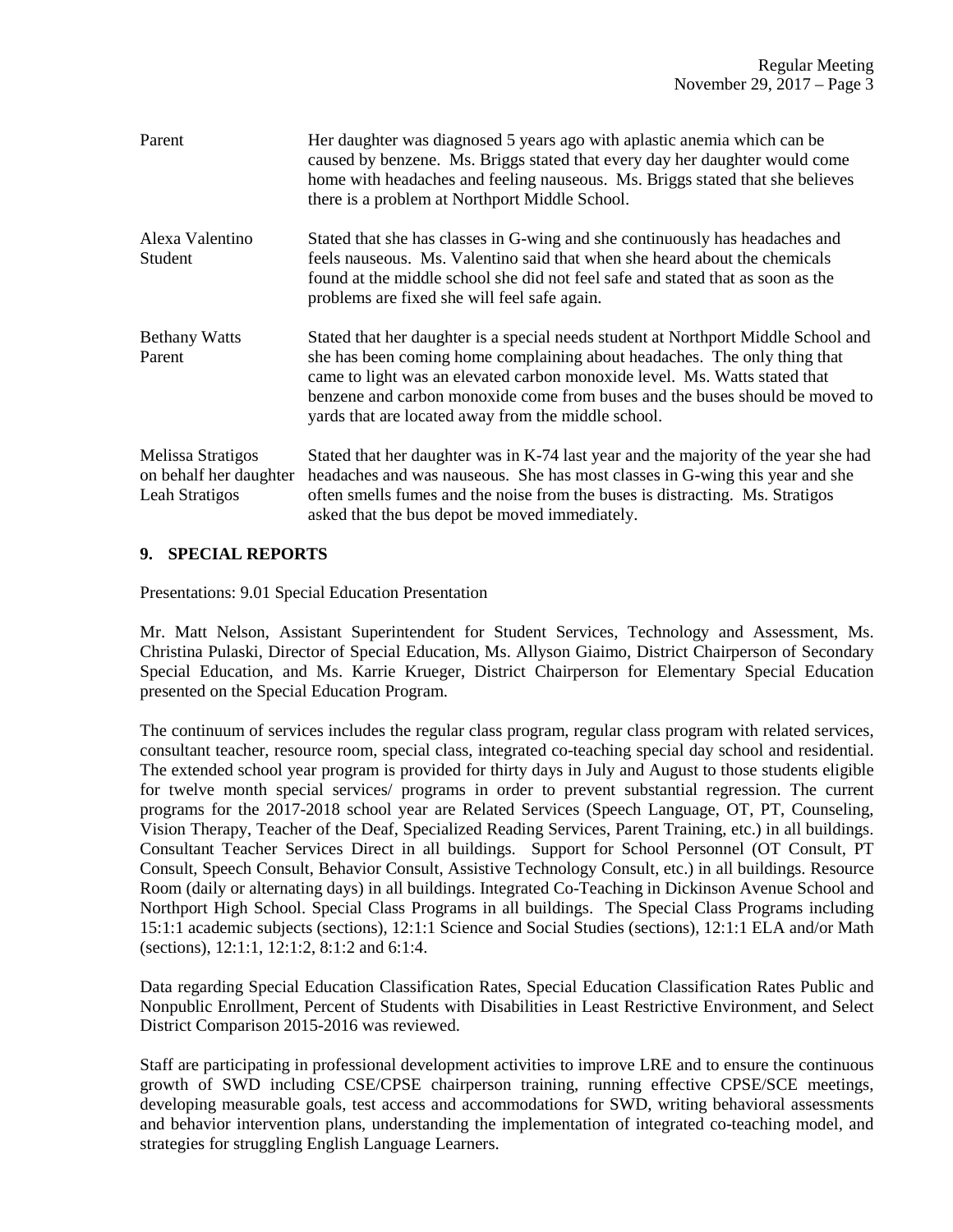The following data was reviewed: Cohort Results – Secondary English Students with Disabilities, Cohort Results – Secondary Mathematics Students with Disabilities, 4 year and 5 year Graduation Rates Students with Disabilities, and Non-Completers – Dropped Out.

The Special Education Department began to take corrective action to ensure compliance in the areas identified in the final report of the Special Education Quality Assurance Review. All identified areas of noncompliance will continue to be addressed and professional development will be provided to support staff in the development of Individual Education Programs and Behavior Intervention Plans.

Trends for the future were reviewed in High School Life Skills Program, Out-of-District/In-District Programming, Integrated Co-teaching (ICT), and Professional Development.

There was a discussion regarding the ICT Model, comparison to surrounding districts, the SEQA report, delay in provision of related services, turnaround time for finalized IEPs, middle school ICT, staff certified in BCBA, and graduation rates.

#### **10. SUPERINTENDENT'S REPORT, GENERAL - FOR BOARD ACTION**

Action: 10.01 Request for Travel

Recommendation to approve a request for student foreign travel for students to countries outside of the United States:

10.01.1 Montreal and Quebec City, Canada - March 30, 2018 - April 3, 2018

Motion by David Badanes, second by David Stein. Final Resolution: Motion Passes Yes: David Badanes, Lori McCue, Allison C Noonan, Andrew Rapiejko, David Stein Not Present at Vote: Tammie Topel

#### **11. SUPERINTENDENT'S REPORT, FINANCIAL - FOR BOARD ACTION**

Action: 11.01 Project Lead the Way Donation Recommendation to approve the following resolution:

"RESOLVED, that the Board of Education accept the donation of \$840 to be used towards Technology Education supplies for the District Project Lead the Way Program and increase the 2017-2018 budget code A2110.5030.30.1800 by \$840 for this purpose.

RESOLVED, that the Board of Education hereby approves an increase in the revenue code A2705 of the 2017-2018 budget by \$840 with the understanding that this increase in revenue is the result of a mini grant from Rochester Institute of Technology approved by the Board of Education on November 16, 2017."

Motion by David Badanes, second by David Stein. Final Resolution: Motion Passes Yes: David Badanes, Lori McCue, Allison C Noonan, Andrew Rapiejko, David Stein, Tammie Topel

Action: 11.02 CollegeBoard Rebate Check Recommendation to approve the following resolution:

"RESOLVED, that the Board of Education accept the rebate of \$1,000 from the CollegeBoard and increase the 2017-2018 budget code A2810.5030.30.3202 by \$1,000.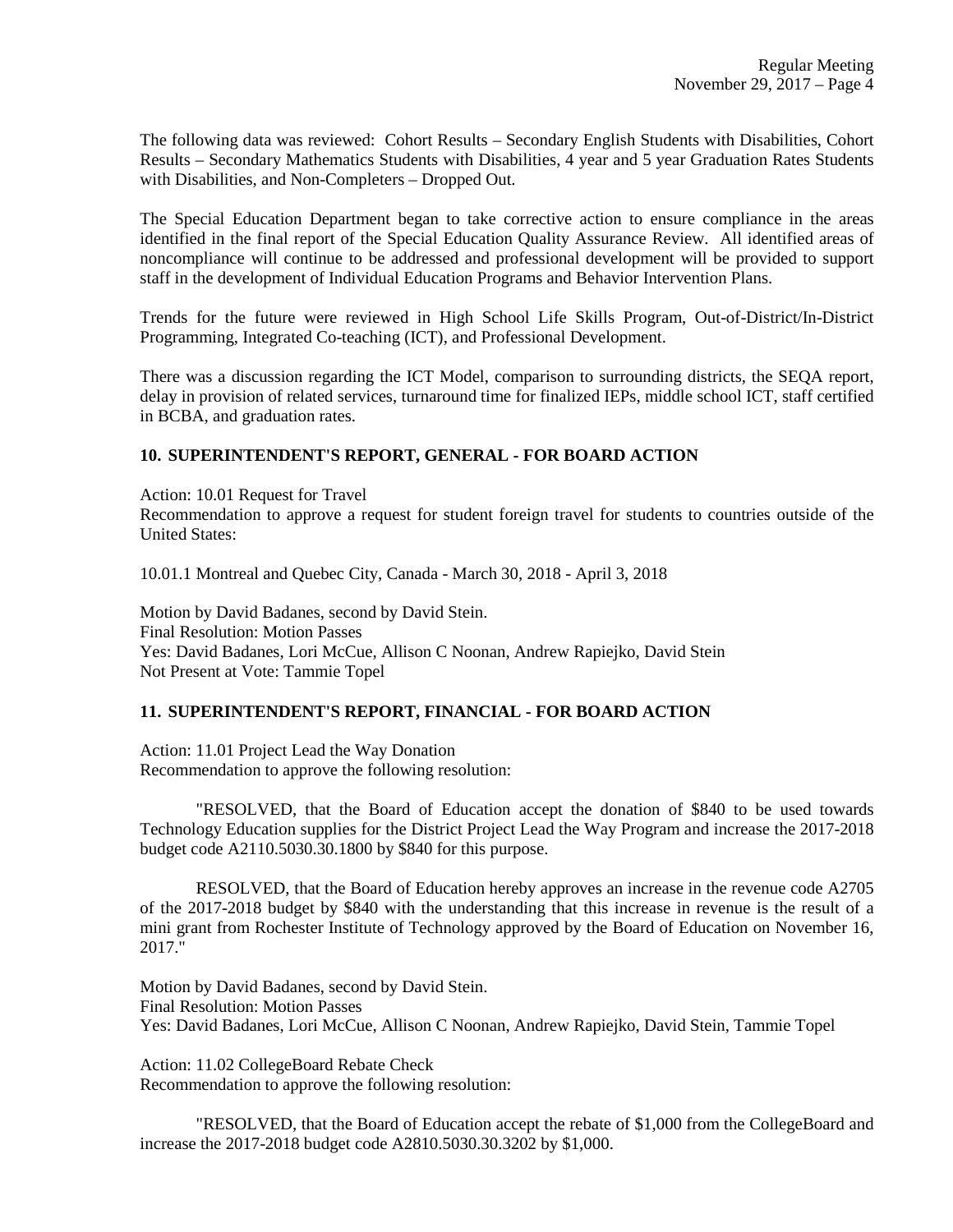RESOLVED, that the Board of Education hereby approves an increase in the revenue code A2770 of the 2017-2018 budget by \$1,000 with the understanding that this CollegeBoard rebate is intended to be used to purchase educational supplies in order to facilitate the administration of future AP exams."

Motion by David Badanes, second by David Stein. Final Resolution: Motion Passes Yes: David Badanes, Lori McCue, Allison C Noonan, Andrew Rapiejko, David Stein, Tammie Topel

Action: 11.03 East Northport Middle School Field Trip Donation Recommendation to approve the following resolution:

"BE IT RESOLVED, that the Board of Education hereby gratefully accepts a donation of \$32,879.73 from Northport-East Northport residents whose names are more fully set forth in the attached document, for the purpose of covering the cost of the 6th Grade Field Trip to Greenkill on December 4, 5 and 6, 2017 and increase the 2017-2018 budget code A2060.4900.00.2804 by \$30,157.92 and A2110.4161.21.2902 by \$2,721.81 for this purpose.

BE IT RESOLVED, that the Board of Education hereby approves an increase in the revenue code A2705 of the 2017-2018 budget by \$32,879.73 with the understanding that this increase in revenue is the result of donations from Northport-East Northport residents."

Motion by David Badanes, second by David Stein. Final Resolution: Motion Passes Yes: David Badanes, Lori McCue, Allison C Noonan, Andrew Rapiejko, David Stein, Tammie Topel

Action: 11.04 North Fork Express Recommendation to approve a Contract between the Northport-East Northport Union Free School District and North Fork Express (NHS)

Motion by David Badanes, second by David Stein. Final Resolution: Motion Passes Yes: David Badanes, Lori McCue, Allison C Noonan, Andrew Rapiejko, David Stein, Tammie Topel

Action: 11.05 Huntington YMCA

Recommendation to approve an Agreement between the Northport-East Northport Union Free School District and the Huntington YMCA, a branch of the YMCA of Long Island, for use of the facilities for purposes of conducting practices for the District's swim team (NHS)

Motion by David Badanes, second by David Stein. Final Resolution: Motion Passes Yes: David Badanes, Lori McCue, Allison C Noonan, Andrew Rapiejko, David Stein, Tammie Topel

Action: 11.06 The Heckscher Museum of Art Recommendation to approve a Program Confirmation between the Northport-East Northport Union Free School District and The Heckscher Museum of Art (NHS)

Motion by David Badanes, second by David Stein. Final Resolution: Motion Passes Yes: David Badanes, Lori McCue, Allison C Noonan, Andrew Rapiejko, David Stein, Tammie Topel

Action: 11.07 Transfer of Funds Recommendation to approve a Transfer of General Fund Appropriations in the 2017-2018 fiscal year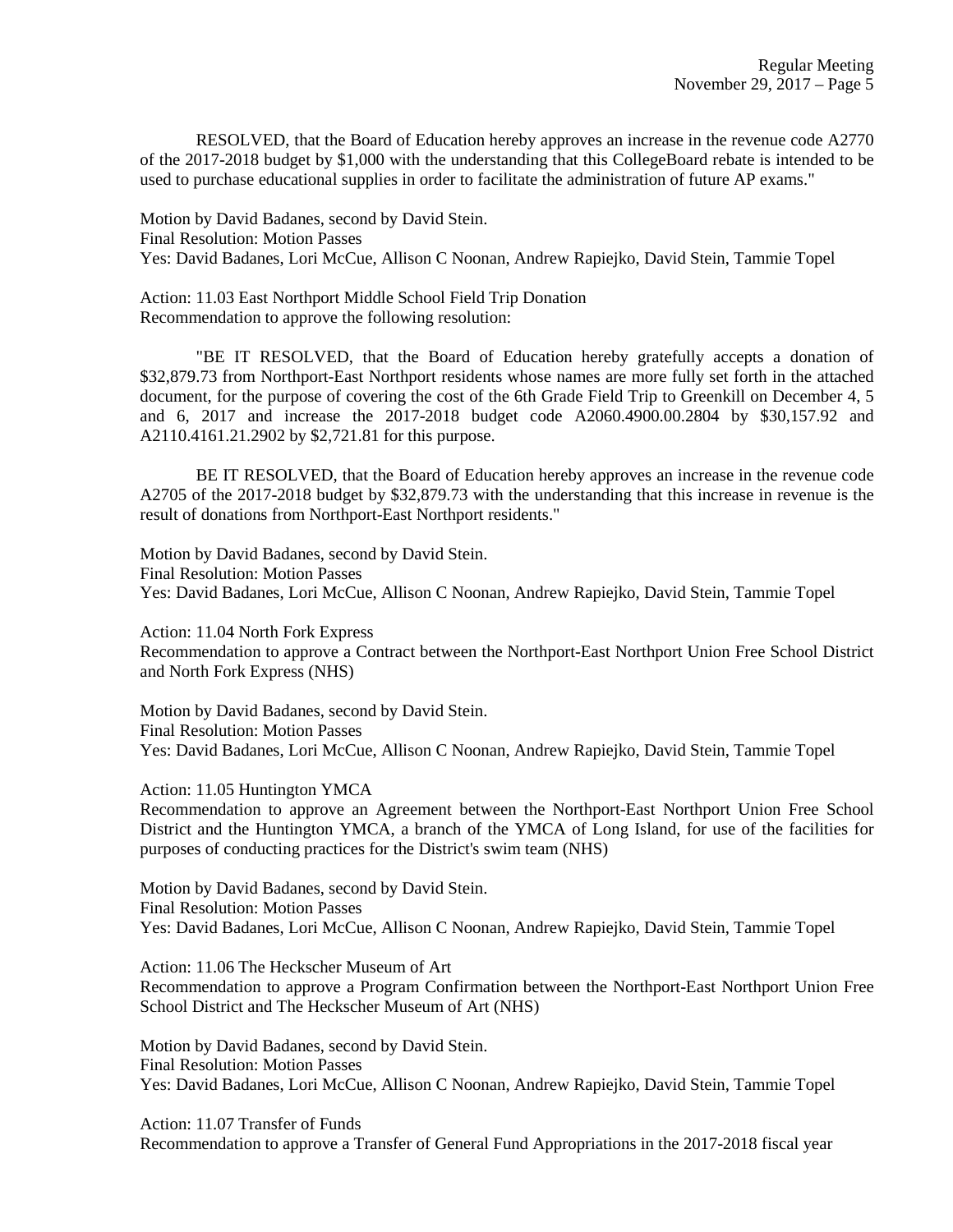Motion by David Badanes, second by David Stein. Final Resolution: Motion Passes Yes: David Badanes, Lori McCue, Allison C Noonan, Andrew Rapiejko, David Stein, Tammie Topel

## **12. PUBLIC WORK SESSION**

Action, Discussion: 12.01 Board Policies

Recommendation to receive for a first read the following policies:

12.01.1 Policy #0200 "Transgender and Gender Non-Conforming Students" (new policy)

- 12.01.2 Policy #8220 "Buildings and Grounds Maintenance and Inspection" (revisions to current policy)
- 12.01.3 Policy #9120 "Staff Conflicts of Interest" (replaces policy #4111/4211 "Recruitment and Selection of Personnel")

Recommendation to receive for a second read and adopt the following policies:

12.01.4 Policy #8225 Indoor Air Quality Program (new policy)

- 12.01.5 Policy #9620 Conditional Appointment Student Safety (replaces policy #4005 "Fingerprinting of Prospective Employees)
- 12.01.6 Policy #9645 Disclosure of Wrongful Conduct (Whistleblower Policy) (new policy)

Motion by Lori McCue, second by Tammie Topel. Final Resolution: Motion Passes

Yes: David Badanes, Lori McCue, Allison C Noonan, Andrew Rapiejko, David Stein, Tammie Topel

Recommendation to extend the meeting.

Motion by Lori McCue, second by David Stein. Final Resolution: Motion Passes Yes: Lori McCue, Allison C Noonan, Andrew Rapiejko, David Stein, Tammie Topel No: David Badanes

Action, Information: 12.02 New York State School Boards Association Annual Convention

12.02 Update from Trustee Tammie Topel on the New York State School Boards Association Annual Convention held October 12-14<sup>th</sup> in Lake Placid, NY

Trustee Topel will discuss the Convention at a future meeting.

Information: 12.03 Committee Updates

12.03.1 Use of District Facilities Citizens Advisory Committee Update from Vice President Stein.

Mr. Stein stated that the committee is meeting after the first of the year and he will provide an update after that meeting.

12.03.2 Legislative Advocacy Committee Update from Trustee Badanes.

Trustee Badanes stated that the committee is meeting on December 6<sup>th</sup> and he will provide an update after that meeting.

**13. ADJOURNMENT** - Board policy requires adjournment by 10:30 pm, unless meeting is extended by vote.

Action: 13.01 Adjournment